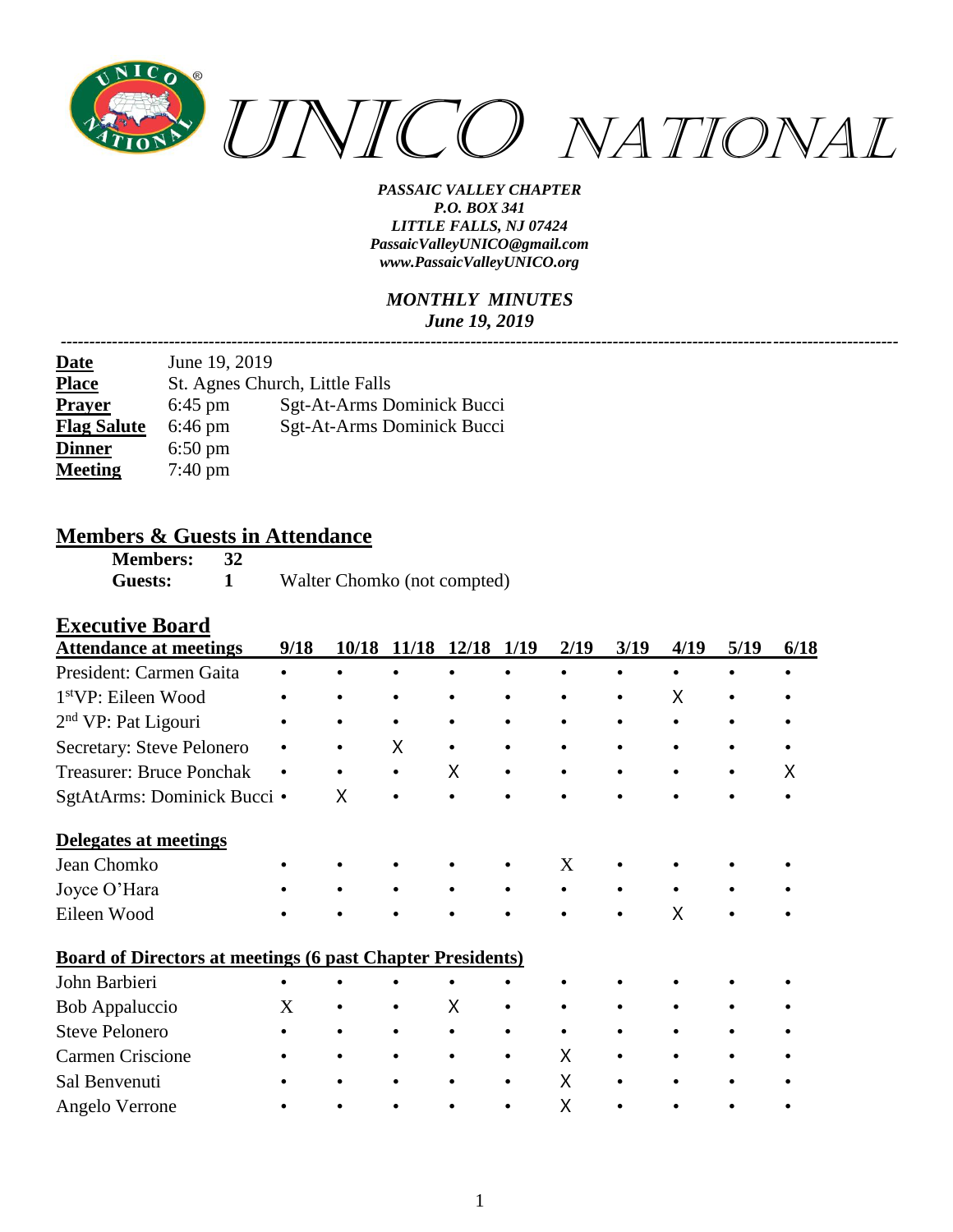

*MONTHLY MINUTES June 19, 2019*

*---------------------------------------------------------------------------------------------------------------------------------------------------*

| <b>Past Chapter Presidents in attendance at meetings</b> |           |           |       |       |             |           |           |      |      |      |
|----------------------------------------------------------|-----------|-----------|-------|-------|-------------|-----------|-----------|------|------|------|
|                                                          | 9/18      | 10/18     | 11/18 | 12/18 | <b>1/19</b> | 2/19      | 3/19      | 4/19 | 5/19 | 6/18 |
| Joe Agresti PNP                                          |           | $\bullet$ |       |       | ٠           | Χ         | $\bullet$ |      |      |      |
| Bob Appaluccio                                           | X         | $\bullet$ |       | X     | ٠           | $\bullet$ |           |      |      |      |
| John Barbieri                                            | $\bullet$ | $\bullet$ |       |       |             | $\bullet$ |           |      |      |      |
| Sal Benvenuti                                            |           | $\bullet$ |       |       | $\bullet$   | x         | $\bullet$ |      |      |      |
| Carmen Criscione                                         |           | $\bullet$ |       |       | $\bullet$   | X         | $\bullet$ |      |      |      |
| John Morano                                              |           | $\bullet$ |       |       | $\bullet$   | $\bullet$ |           |      |      |      |
| <b>Steve Pelonero</b>                                    |           | $\bullet$ | Χ     |       |             | $\bullet$ |           |      |      |      |
| <b>Bruce Ponchak</b>                                     | $\bullet$ | $\bullet$ |       | X     | $\bullet$   | $\bullet$ |           |      |      |      |
| <b>Chuck Russo</b>                                       | $\bullet$ | $\bullet$ |       | X     | $\bullet$   | $\bullet$ |           |      |      |      |
| Angelo Verrone                                           |           |           |       |       |             |           |           |      |      |      |

# **Opening Remarks**

- **President Carmen Gaita** thanked Joe Barone for chairing the golf outing which was a huge success even though it rained all day
- Carmen also thanked Chuck Russo and Joe Agresti PNP for chairing the Scholarship, Brian Piccolo, and Installation Dinner
- Carmen noted that our chapter Executive Board will be meeting before July 1 to pay UNICO National our first half of our dues, and also to fill out the Chapter Achievement, District Achievement and Chapter Election Form. Steve volunteered his house for Wednesday, June 26, at 6:30 pm
- Carmen reminded everyone that dues are now due and if anyone has their dues check, with them, to please give them to our Chapter Secretary Steve Pelonero
- Carmen thanked Evelyn Tosi for baking the cookies that were brought to this meeting.
- Carmen noted that St. Agnes Church has offered the use of their Church Hall for our meetings at no charge. Discussion followed with no motion needed to determine where the meetings are to be held there
- Carmen wished everyone a safe and healthy summer with September being our next meeting
- **1 st VP Eileen Wood:**

Eileen thanked everyone for attending and said that it was great to see everyone here

#### • **2 nd VP Patrick Ligouri:**

No report. But he did remark that he would see everyone on July 11 if they wanted to be at the drawing of the raffles at PJ Rufo Restaurant. Reservations **highly** suggested for dinner or for a high-top table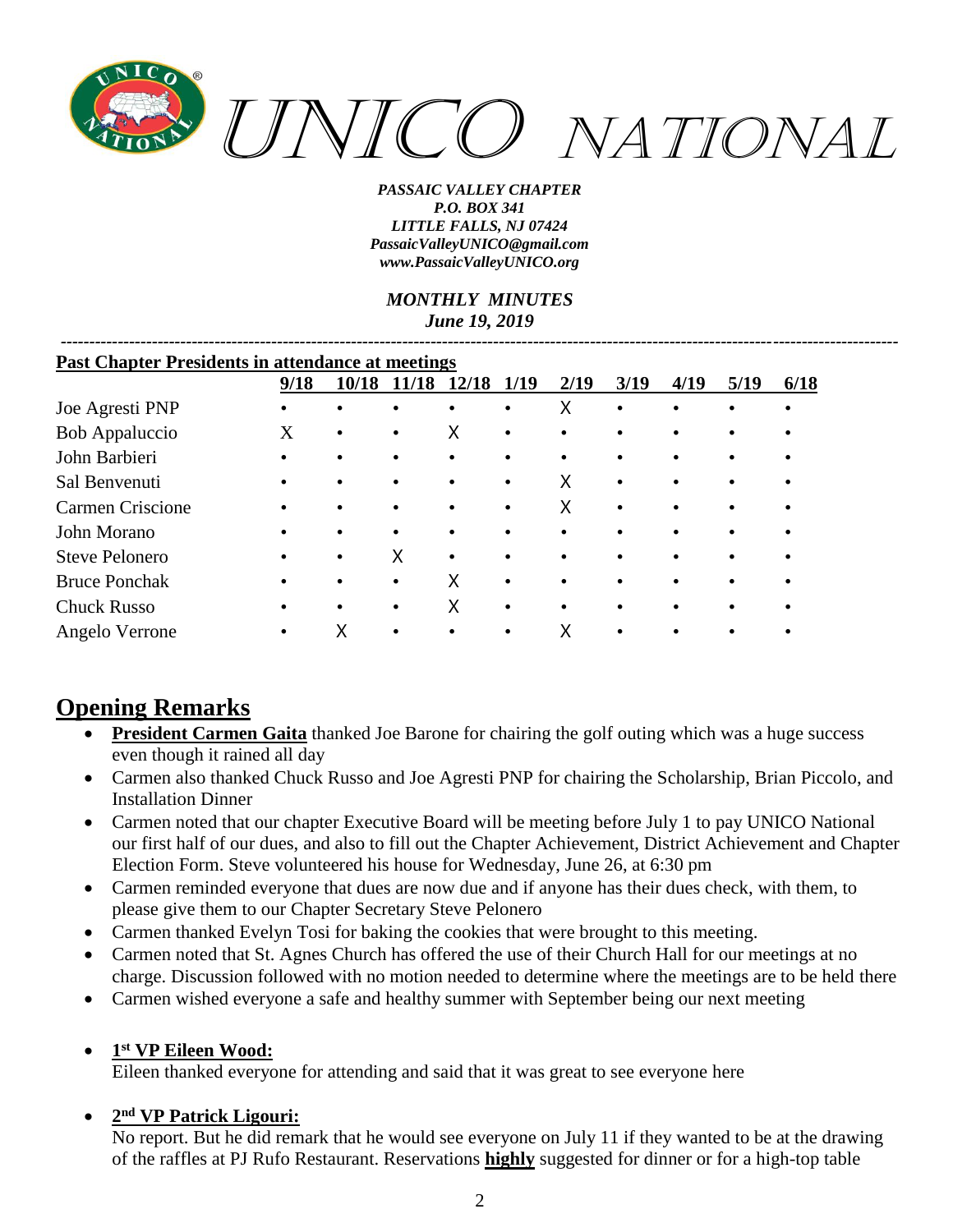

*MONTHLY MINUTES June 19, 2019*

*---------------------------------------------------------------------------------------------------------------------------------------------------*

#### **Secretary Minutes**

Secretary: Steve Pelonero

Steve reported that the minutes were emailed out, some were printed and put on the tables at this meeting, and were also on the chapter website. Steve asked for a motion to accept

 $1<sup>st</sup>$ Bob Appaluccio  $2<sub>nd</sub>$ Jim Minnella Discussion: None All in favor: Yes

### **Treasurer Report**

In Bruce's absence, President Carmen noted that the treasurers report was emailed out and that a motion was needed to accept them

> $1<sup>st</sup>$ Joe Agresti PNP  $2<sub>nd</sub>$ Joe Barone Discussion: None All in favor: Yes

## **Good and Welfare: Sal Nocella**

- With the passing of Bruce Ponchaks' mother-in-law in, North Carolina, President Carmen noted that the family will have a Memorial Mass on Saturday, June 22, at 10am at Our Lady of Pompei Church in Paterson
- President Carmen noted that Sal Nocella will be going in soon for hip surgery

## **Bills & Communications**

- A request was received for a donation, from our NJ District IV, for a \$300 donation to help the 2019 Convention. Joe Agresti PNP noted that anything donation over \$200 needs Board Approval and seeing that we do not meet now until September, Joe then made a motion to donate \$200. A 2<sup>nd</sup> was made by Joe Barone. With no discussion, all were in favor
- A request for donation to Special Olympics was received. Seeing as how we just made a donation two months ago it was recommended that we pass on it until we receive another request and then we can discuss it more in detail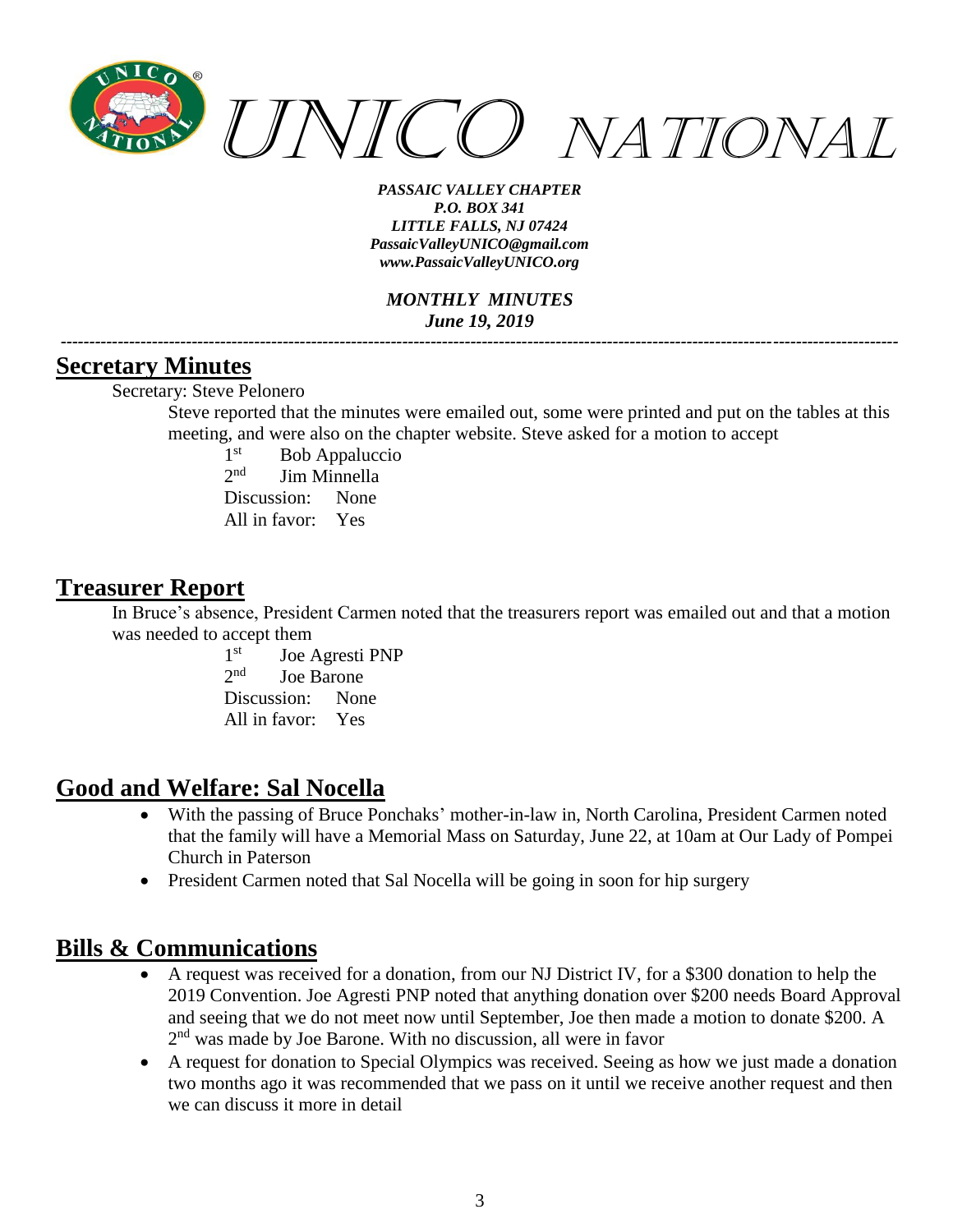

*MONTHLY MINUTES June 19, 2019*

## **Standing Committees**

- **Scholarship: Chuck Russo & Joe Agresti, PNP:**
	- Chuck again thanked his committee for reviewing the applicants and narrowing it down to the 5 recipients. He noted also that the dinner was a success and with 63 people in attendance it was the most attended in a long time. The Presidential Cocktail Hour went over big. Chuck reported and noted that the finances from the scholarship dinner would be reported at the next meeting

*---------------------------------------------------------------------------------------------------------------------------------------------------*

# **Fundraising Committees**

- **Community Service: Chuck Russo**
	- Chuck reported that he received additional thank you letters from St. James Church in Totowa and also from St. George Church in Little Falls. Just as a reminder, there were 8 pantries that we supplied this year
	- Chuck reported that the Veterans Food Pantry donated to us, as a thank you for our donation to them, 35 boxes of Girl Scout Cookies which are not needed at their pantry because of diabetic issues by some of the recipients. It was suggested that members take what they want and that the balance should be left for the St. Agnes Food Pantry

#### • **Dine with UNICO: Joe Benvenuti, Mark BiFalco, Jean Chomko**

- No report
- **Dinner for a Year: Carmen Criscione**
	- Carmen Criscione noted that as of now he had 11 restaurants certificates. He is still in need of one more. The raffle would be drawn on July 11<sup>th</sup> at P.J Rufo's
- **Food Pantry: Roni Corrado** 
	- Roni thanked everyone for their donations to the pantries. She asked that if anyone brought food to the meeting that they be put on the stage in the church hall
- **Golf Outing: Joe Barone**
	- Joe Barone reported that the outing was a success even though it rained all day. There were 71 golfers of which 67 played and 11 came just for dinner. A financial report would be available at our next meeting but as of now it looks like we made \$9,000.00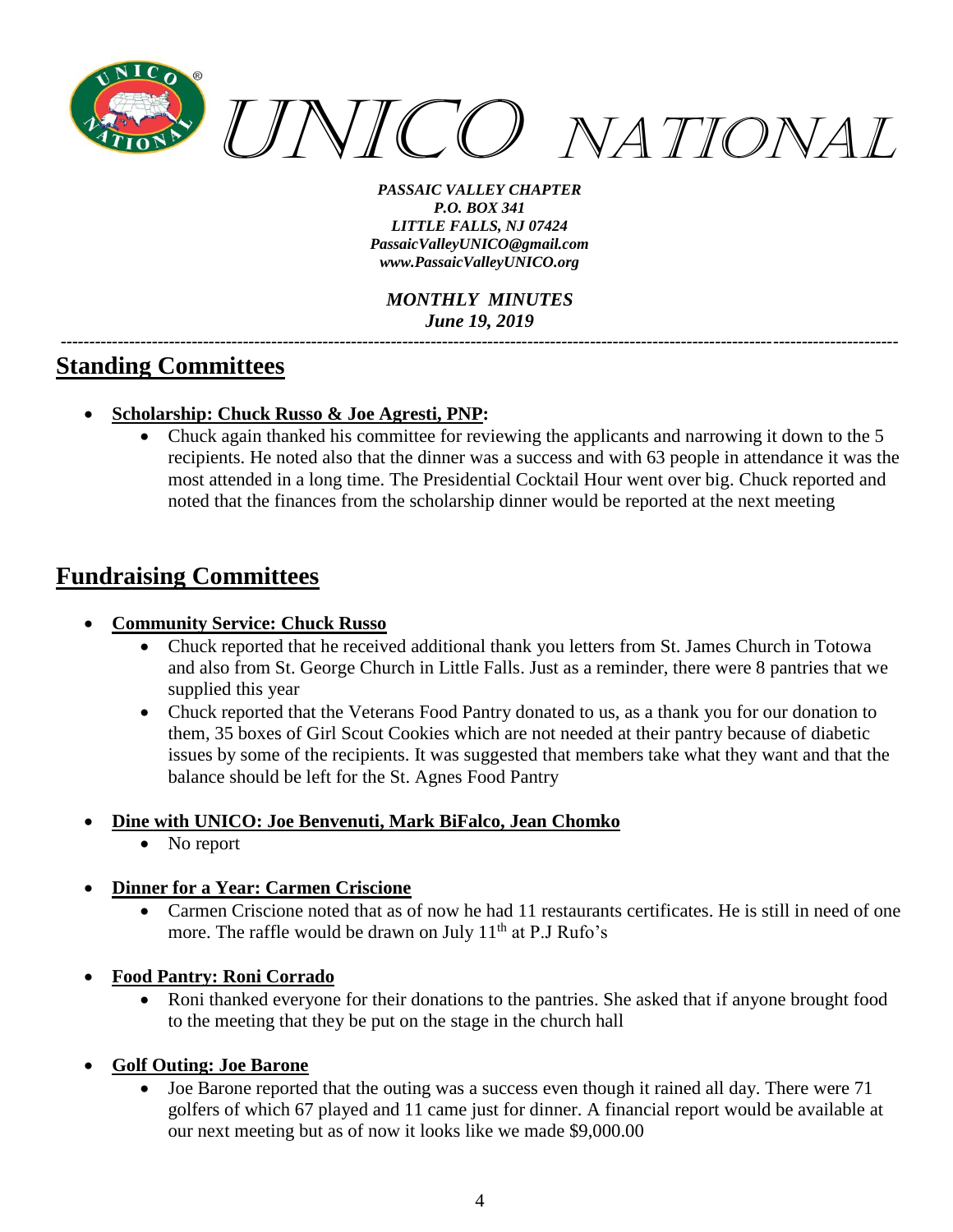

*MONTHLY MINUTES June 19, 2019*

*---------------------------------------------------------------------------------------------------------------------------------------------------*

#### • **Models Sporting Goods: Roni Corrado**

- No report
- **Overseas Soldiers: Pat Corrado**
	- Roni reported that a thank you was received from our Overseas Soldier (Evelyn Tosi's Grandson) stating that the soldiers truly appreciated everything. Roni noted that they especially like protein bars and peanuts

#### • **Pig Roast: Joe Agresti PNP / Jim Minella**

• No report

#### • **2020 Vision Wine Raffle: Steve Pelonero**

- Steve reported that as of this meeting and with the donations of wine bottles received, that we were at 31 bottles of the 40 that are needed. From the wine raffle ticket money, the balance of the wine bottles would be purchased. Steve thanked everyone for their support in this fundraiser, especially for the wine refrigerator which was also donated. All proceeds are for the 2020 convention. Steve also recommended that anyone who wanted to attend the drawing, at PJ Rufos on July 11<sup>th</sup>, that they consider calling in for a reservation for a high-top table in the bar area (which has very limited seating). If anyone wanted to go there for dinner, a reservation is also highly recommended
- **2020 Convention Fundraiser: John Morano**
	- John reported that it is still too early to advertise this event as a 2020 convention fundraiser. Fliers will be printed when we come back from the 2019 convention. It will be a \$40 per person, with live music all night, beer and wine on the table along with an antipasto platter and appetizers. The date will be October  $4<sup>th</sup>$ , 2019

# **Non-Fundraising Committees**

- **Bunny Breakfast: Joe Agresti PNP**
	- No report
- **Heritage Talk: Angelo Verrone**
	- No report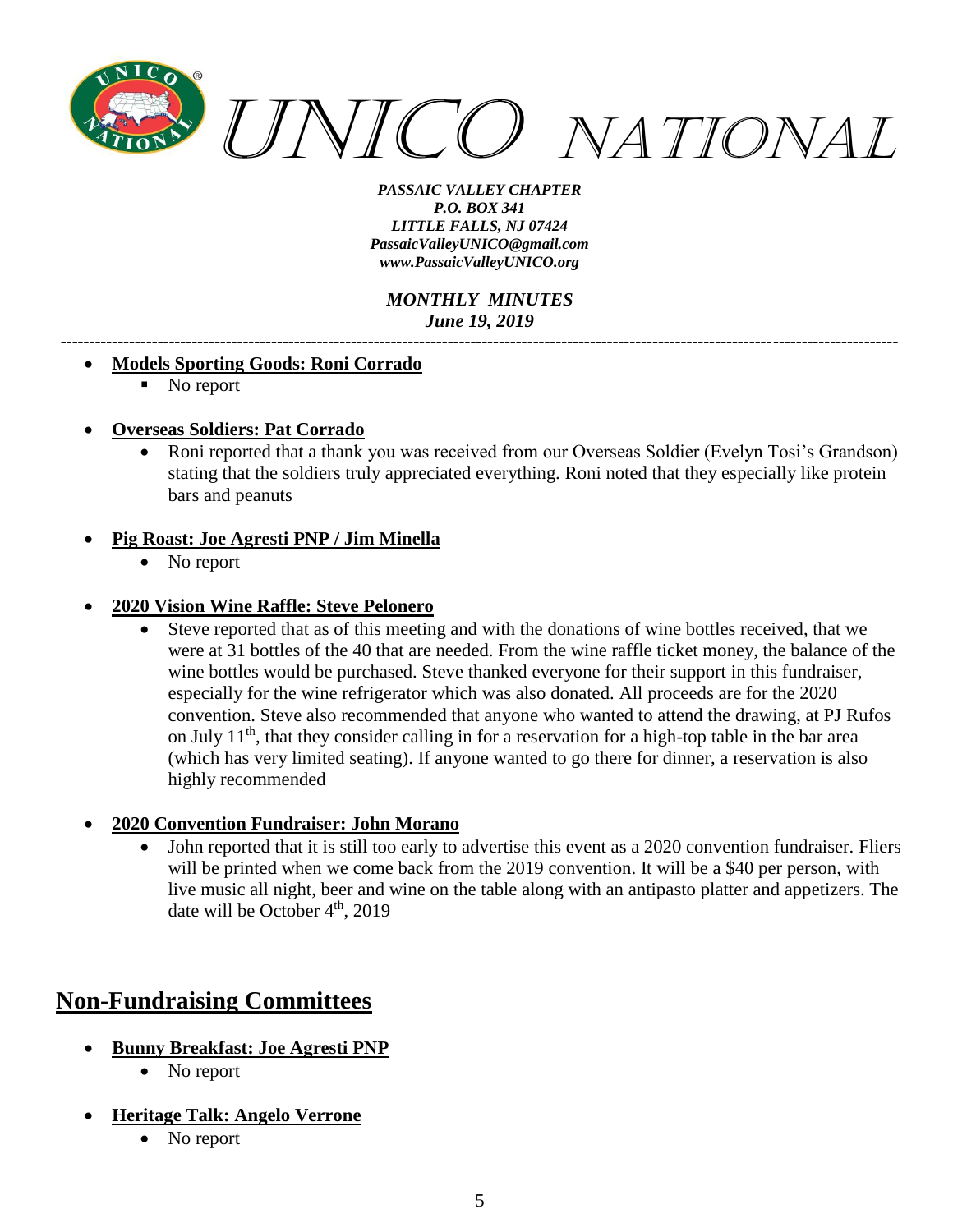

*MONTHLY MINUTES June 19, 2019*

*---------------------------------------------------------------------------------------------------------------------------------------------------*

#### • **Membership: John Barbieri**

- John reported that we are now at 52 members
- With 52 members, we are eligible for 4 delegates from our chapter. President + three
- John gave birthday blessings to our seven June birthday members
- John noted that our average member age is still at 71

#### • **Newsletter: Steve Pelonero**

- Steve reported that the newsletter was emailed out to all chapter members plus to the National Office for their records. The newsletter is also on our website
- **Website: Steve Pelonero / John Barbieri**
	- Steve reported that the [www.PassaicValleyUNICO.org](http://www.passaicvalleyunico.org/) website is now at 87,793 visits, which is up by 189 hits from the May meeting
	- John reported that his part of the website is okay

# **National News**

- President Carmen asked Sal Benvenuti (chapter member and also the UNICO National Executive Director) to review the amendments that are up for a vote at the convention, and to be voted on by our chapter delegates (President +3).
- Sal then reported on the 5 amendments for National and the 2 amendments for the foundation. Sal also noted that even if you are not a delegate, that any member that attends the convention is eligible to vote at the foundation meeting, which is also recommended that everyone attend to hear and learn of what UNICO actually does with all of the money that is donated to UNICO through the foundation
- For the privacy of a secret ballet, the motions made by our chapter on how to vote is being kept out of these minutes

# **District News**

- Joe Agresti PNP reported that member Jim Minnella's daughter, Alyse, will receive our NJ District Scholarship Award at the Tuesday, June 25<sup>th</sup> District Dinner at Lena's in Bloomingdale
- President Carmen asked for a hand raise of the members that will be attending the District Meeting. Six members had raised hands
- Steve Pelonero reported that it is also too early to advertise it, but that the Passaic Clifton Chapter will host, through our NJ IV District, a bus ride in December to the Little Italy Section of NYC with dinner and a visit to the Rockefeller Tree. Seating on the bus will be to the first 50 people to pay. More information will follow soon after we come back from the July Convention in Nashville